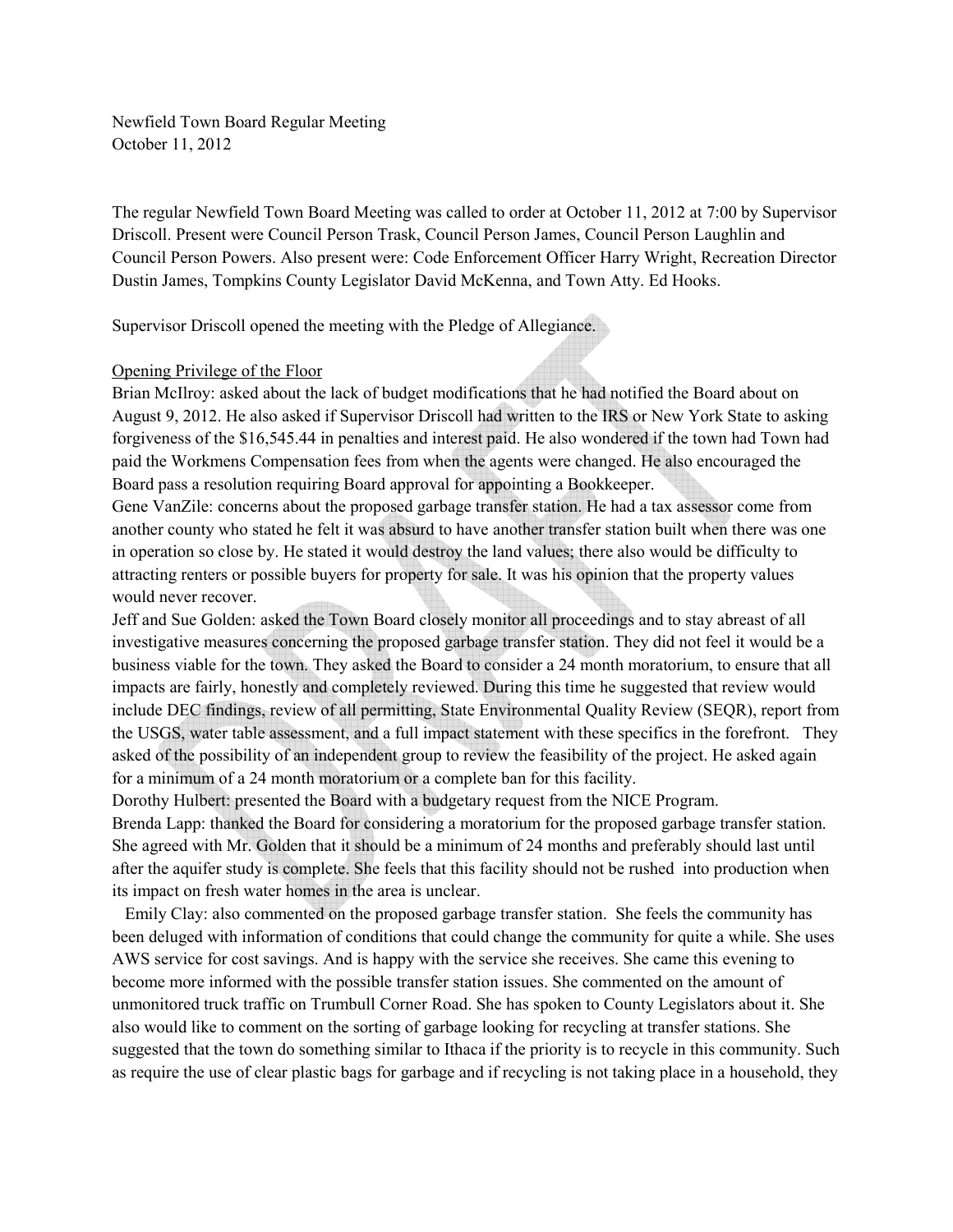should be given a fine. She finds that to be invasive. She also thinks that the water and trucks would be a huge situation as well for the town roads. She is concerned about property values dropping as well.

#### Agenda Changes:

Supervisor Driscoll asked to add a resolution to permit the Court Justices to make an application for a grant for improvement of furniture and technical support for the Court.

#### Adoption of the September 2012 meeting minutes:

Motion was made by Council Person Laughlin to approve the September 13, 2012 Board Meeting minutes, and seconded by Council Person Powers. There were no comments or changes made. Vote: Council Person James: AYE, Council Person Laughlin: AYE, Council Person Powers: AYE, Supervisor Driscoll: AYE. Council Person Trask absent. Motion: Passed.

Correspondence: None since the last meeting.

#### Reports:

Code Enforcement: Code Enforcement Officer Butch Wright began commenting on the Environmental issues. While Code Enforcement Officer Petito was working there were three active cases, he reported to the Town Board. Mr. Petito's policy had been as long as there was progress being made he would continue to work with the property owners. One of the original complainant's feels that all progress has stopped on a Millard Hill Road property when Mr. Petito was unable to continue working the cases. Mr. Wright has visited the questioned property and it appears that no progress has been made. He will be contacting the property owner and will work on getting the project motivated and started back up. Another property in question is on Crestview Lane. Mr. Wright was contacted by a concerned neighbor and a construction company working nearby that there was garbage being stored at the property in a construction type trailer full of bagged garbage. When Mr. Wright read the property maintenance code it states that all garbage must be, (other than landfills and transfer stations) housed in an approved container with a tight fitting lid. Mr. Wright spoke to the property owner and the trailer was removed. He has concerns with the codes at hand, it should be established that if one were to pick up garbage for a business, you must take it to a transfer station that day, and not sit in a residential neighborhood, on a town right of way. Another case was on Carter Creek Road. It appears to Mr. Wright that slow and steady progress is being made in eliminating some of the accumulation that is there.

Recently Mr. Wright received a complaint from the Highway Superintendent of an unregistered vehicle parked on Carter Creek Road in the town right of way. Mr. Wright visited with the resident and it was agreed upon that the vehicle will be moved before plow season. Mr. Wright has also discovered other properties with several unlicensed vehicles and they will be moved. Building Permits, 160 have been issued year to date in 2012. Last year to this date there 92, this year permits, there were 70 repair permits and 53 were results of the hail storm. In earlier reports he had reported that there would be some new construction coming up. Those homes have all started. What can be expected for the remainder of the year could be: on Burdge Hill there is are 3 cottage type homes built, with the plan for 3 more, and a family home as well on the same site. He expects that one of those will start soon. There is another house to start on the Millard Hill Road sub division within the next week. In addition there is a greenhouse projected on a lot on Route 13. Right now the owner is working with the NYSDOT for a safe site distance and curb cut abilities to get in and off the property. The owner will also need a State variance since it will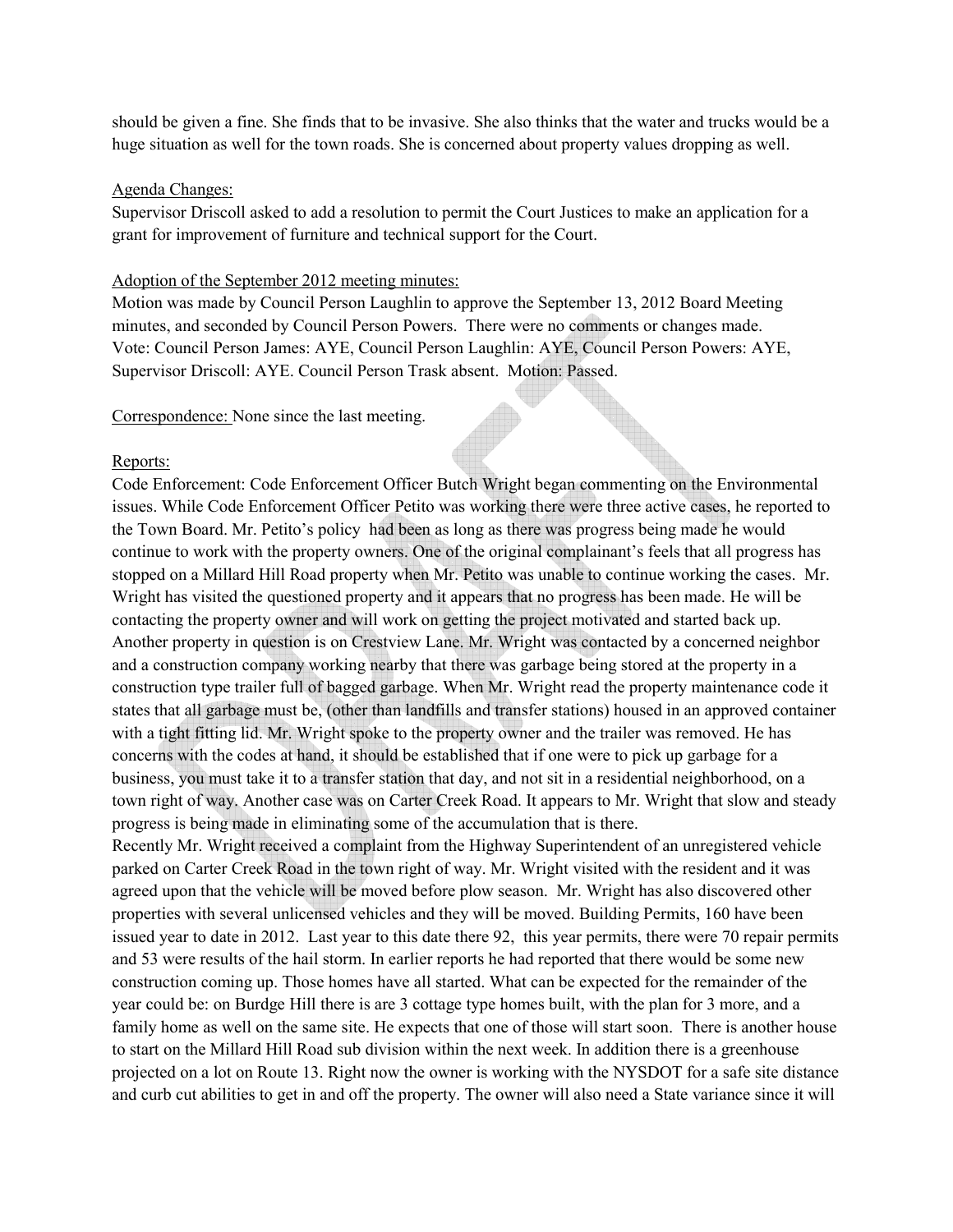be a glass building. It is hoped that since he already did have a variance in a neighboring town for the same structure, the state will allow it with the address change.

Recreation: Recreation Director Dustin James reported that the Rec dept is at the peak of its fall season and is now gearing up for the winter activities. There are about 20 involved in Cheer and 90 in the soccer program. The Cheerleaders have a competition the first week in November. Last year the Jr. Squad placed second. Ski Club will meet October  $12^{th}$ . and October  $22^{nd}$ . &  $23^{rd}$ . there will be winter youth sports sign ups (basketball and winter cheer leading) at Town Hall. Last year Mr. James helped form a new league for the youth basketball program. That program is moving strong and he feels it will be even better this year. He is working with the Varsity Basketball coaches again this year to provide a series of clinics for the program. The outdoor movie was postponed because of rain. He originally had planned for the new date to be October 20, but with the temperature dropping, it was suggested that move it to May 2013 in order to use the Mill Street Park. Adult programs have started up, Tai Chi, Men's Recreation basketball and a Dance Yoga Program. Supervisor Driscoll complimented Dustin on the seeds that he planted in new programs last year have taken hold and are now part of the program.

Tompkins County Legislature: David McKenna reported that the budgetary proceedings are continuing toward voting at the last meeting of the month. His biggest news was concerning the Broad Band Grant. Haefele Cable, Clarity Connect along with Finger Lakes Technology are on board along with the other municipalities. The Grant application proposal has been endorsed by the Tompkins County Legislature to the State for the latest funding round. If the County were to receive funding the plan is that everyone could have high speed broadband. There was a strategy meeting for the Health Department for the coming future. It may become a public and private partnership to deal with possible pandemics. Supervisor Driscoll congratulated Mr. McKenna on the work that he did as Vice Chair of the ADHOC Broadband Committee. It was a long three year haul. Mr. McKenna also said that even if the funding did not come through with the State aide, the committee is looking forward to have a shovel- ready package for the next funding stream.

Supervisor Report: Supervisor Driscoll commented that the Town Website is getting populated on a regular basis. He commented how the Homepage is where news and announcements as they break. He encouraged everyone to sign up for notices whenever there is an announcement made. Supervisor Driscoll also shared how Newfield Town Board joined with 14 other towns to pass a resolution to join the grant effort proposal with Clarity Connect, Haefele and Finger Lakes Technology. The Town Board is full into budget season and the budget meeting dates are published on the Homepage. The public is invited to come and listen.

# **NEW BUSINESS**

Supervisor Driscoll read the following proposed resolution concerning information technology policy for computer drives in the Town:

### **TOWN OF NEWFIELD RESOLUTION NO. 34 – 2012**

### **TO SET INFORMATION TECHNOLOGY USER POLICY**

**WHEREAS**, the Town of Newfield has upgraded its computer equipment, installed a server and attended to the security of its data in order to be in compliance with data protection and generally accepted disaster recovery protocols, and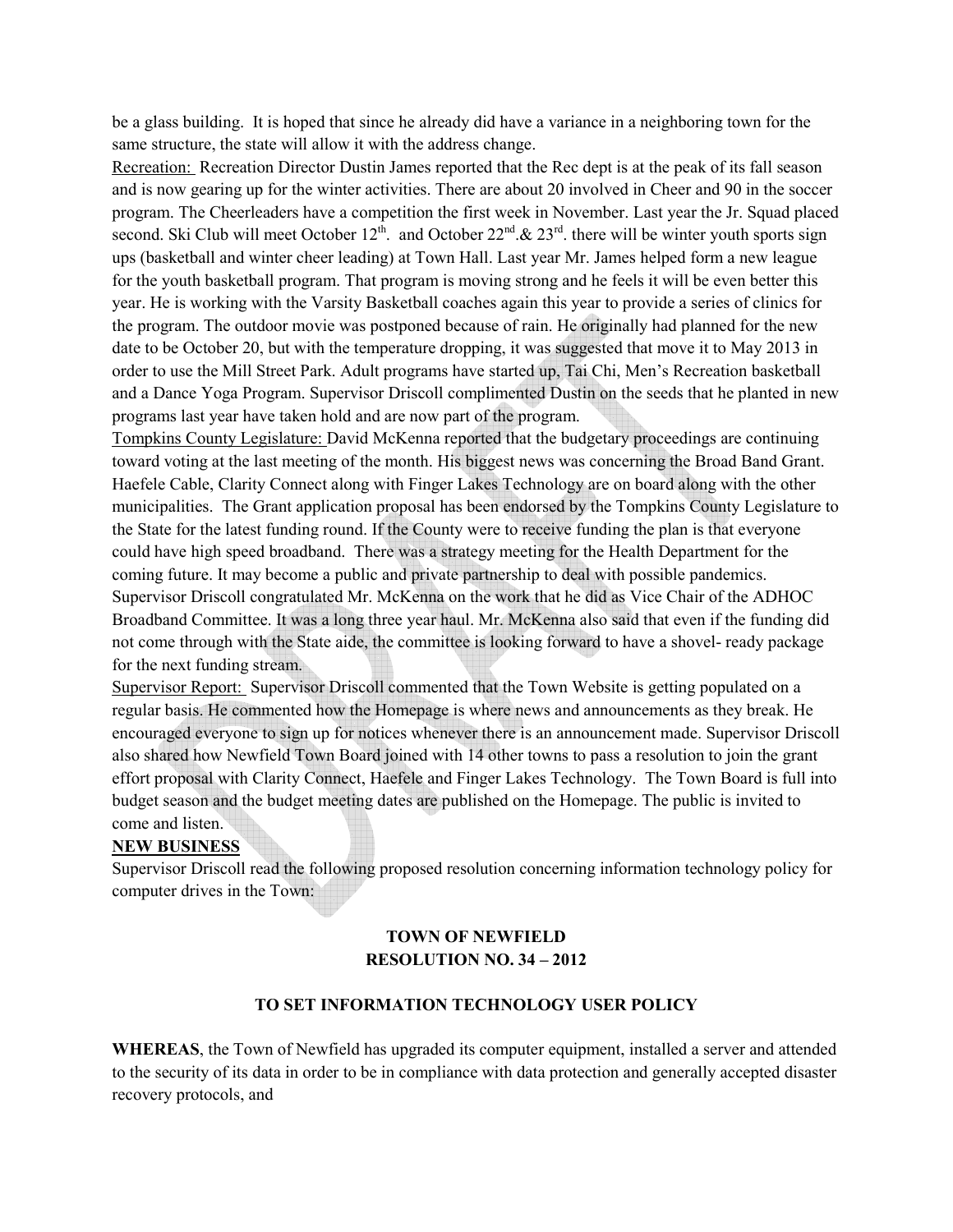**WHEREAS**, the server now houses "Z" Drive which acts as a collocation for all Town Offices and their respective records and data – be it financial, administrative, legal and other areas pertaining to the Town's official business in the interest of the public good, and

**WHEREAS**, the Town has contracted for the backup of all information contained on "Z" Drive to an off-site location of all such data on a daily basis, and

**WHEREAS**, it is the responsibility of the Town to maintain the security and integrity of the Town's official public records from all exterior threat from viruses, hackers, theft, and other such invasive potential,

**NOW THEREFORE** Be It Resolved that the Town requires that all public transactions requiring the use of Computer Technology be made and retained in the appropriate file located on the "Z" Drive.

Motion was made by Council Person James to accept Resolution 34-2012, and seconded by Council Person Powers.

Council Person Laughlin asked about the initial concerns about social media. Supervisor Driscoll stated that he had removed that after a conversation with Recreation Director Dustin James. Dustin let him know how much information is gathered from Facebook. In the course of the conversation it was decided that Dustin would look into developing a Social Media Policy.

Vote: Council Person James: AYE, Council Person Laughlin: AYE, Council Person Powers: AYE, Supervisor Driscoll: AYE, Council Person Trask: Absent. Motion passed.

Supervisor Driscoll then read proposed Resolution 35-2012:

# **TOWN OF NEWFIELD RESOLUTION NO. 35 – 2012**

# **TO ADD UNPAID WATER AND SEWER FEES TO 2013 TAX COLLECTION**

**WHEREAS**, the Town of Newfield Water and Sewer Funds state on the October bills that any delinquent balance after November 1, 2012 will be re-levied on the 2013 Town and County tax bills, and

**WHEREAS**, a courtesy reminder letter with the balance of \$20.00 or more for the water and sewer charges to the account is sent out to all homeowners and tenants, and

**WHEREAS**, after November 1, 2012 the collector will reduce said delinquent amounts from accounts in order that they be re-levied on the 2013 Town and County tax bills,

**RESOLVED**, that the collector will re-levy the unpaid water and sewer account charges on all accounts with a balance of \$20.00 or more to the 2013 Town and County tax bills.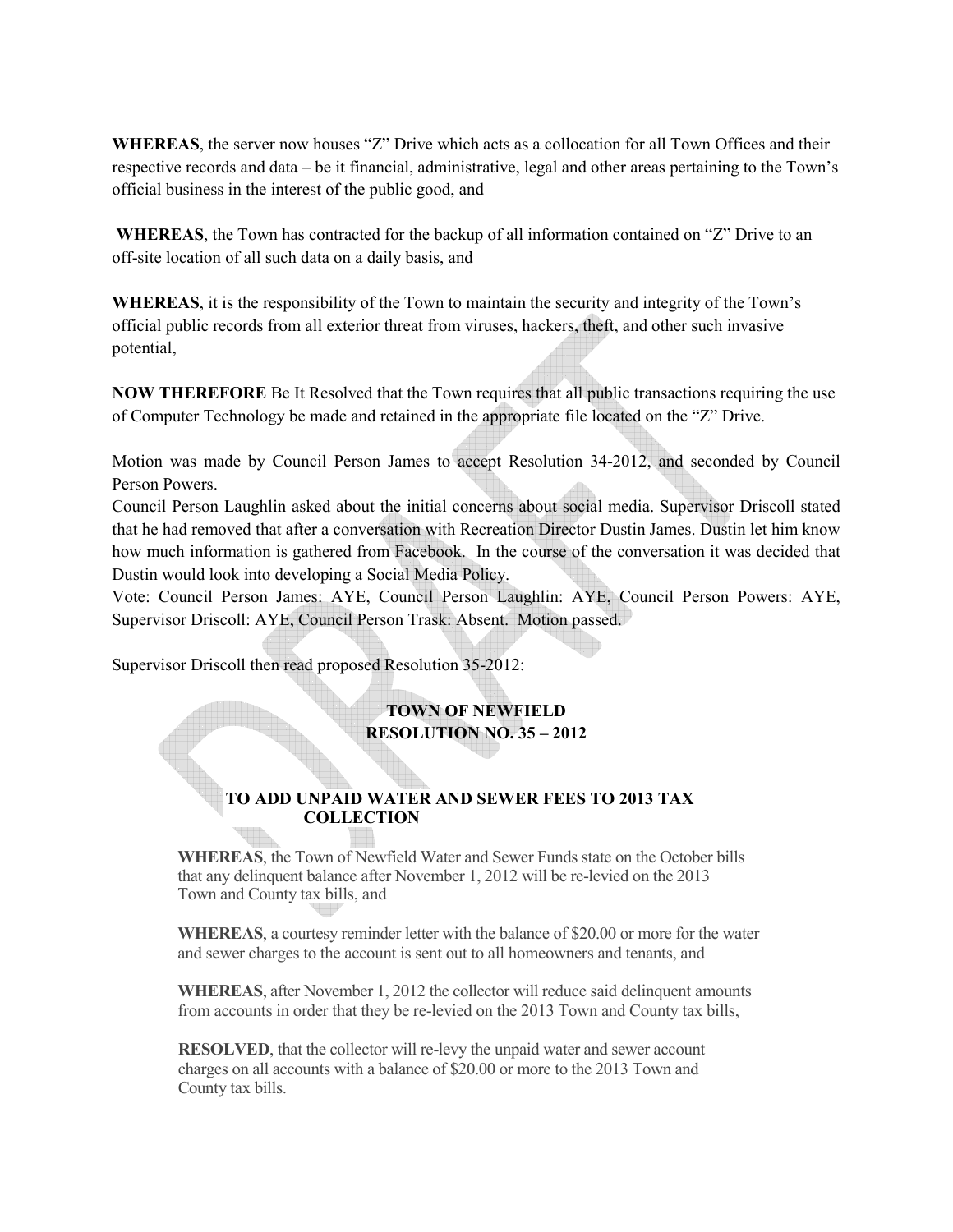**BE IT FURTHER RESOLVED** that all unpaid water and sewer account charges under \$20.00 will be carried over to the next water and sewer billing cycle.

Motion was made by Council Person Powers to accept Resolution 35-2012 and seconded by Council Person James.

Vote: Council Person James: AYE, Council Person Laughlin: AYE, Council Person Powers: AYE, Supervisor Driscoll: AYE, Council Person Trask: Absent. Motion passed.

Supervisor Driscoll then read proposed Resolution 36-2012 as follows:

# **TOWN OF NEWFIELD RESOLUTION NO. 36 – 2012**

#### **TO ADD UNPAID STORMWATER INSPECTION FEES THE 2013 COUNTY AND TOWN TAX BILL**

**WHEREAS**, the Town of Newfield pays for inspections conducted by the Tompkins County Soil and Water Conservation of a Developer's construction site under local Stormwater Law permitting regulations, and

**WHEREAS**, the Town bills each Developer that requires such inspections for the amount charged to the Town, and

**WHEREAS**, a number of these bills remain delinquent, and

**WHEREAS,** a courtesy letter is sent to all Developers delinquent in their payments to the Town stating that any delinquent balance after November 10, 2012 will be re-levied on the 2013 Town and County tax bills,

**RESOLVED**, that the Town will apply the delinquent Stormwater Inspection Fee charges to the 2013 Town and County tax bills.

Motion was made by Council Person James to accept Resolution 36-2012, and seconded by Council Person Laughlin.

Council Person Laughlin asked how much the outstanding balance was. Supervisor Driscoll stated that he and Code Enforcement Officer Wright had spoken concerning this and that Mr. Wright felt that the larger part of the outstanding amounts would be in before the November 10 deadline. He had spoken with them, but felt there still may be some delinquency. Council Person James asked how many developers were delinquent; Supervisor Driscoll felt it was 4.

Vote: Council Person James: AYE, Council Person Laughlin: AYE, Council Person Powers: AYE, Supervisor Driscoll: AYE, Council Person Trask: Absent.

Motion passed.

Supervisor Driscoll read proposed Resolution 37-2012 as follows: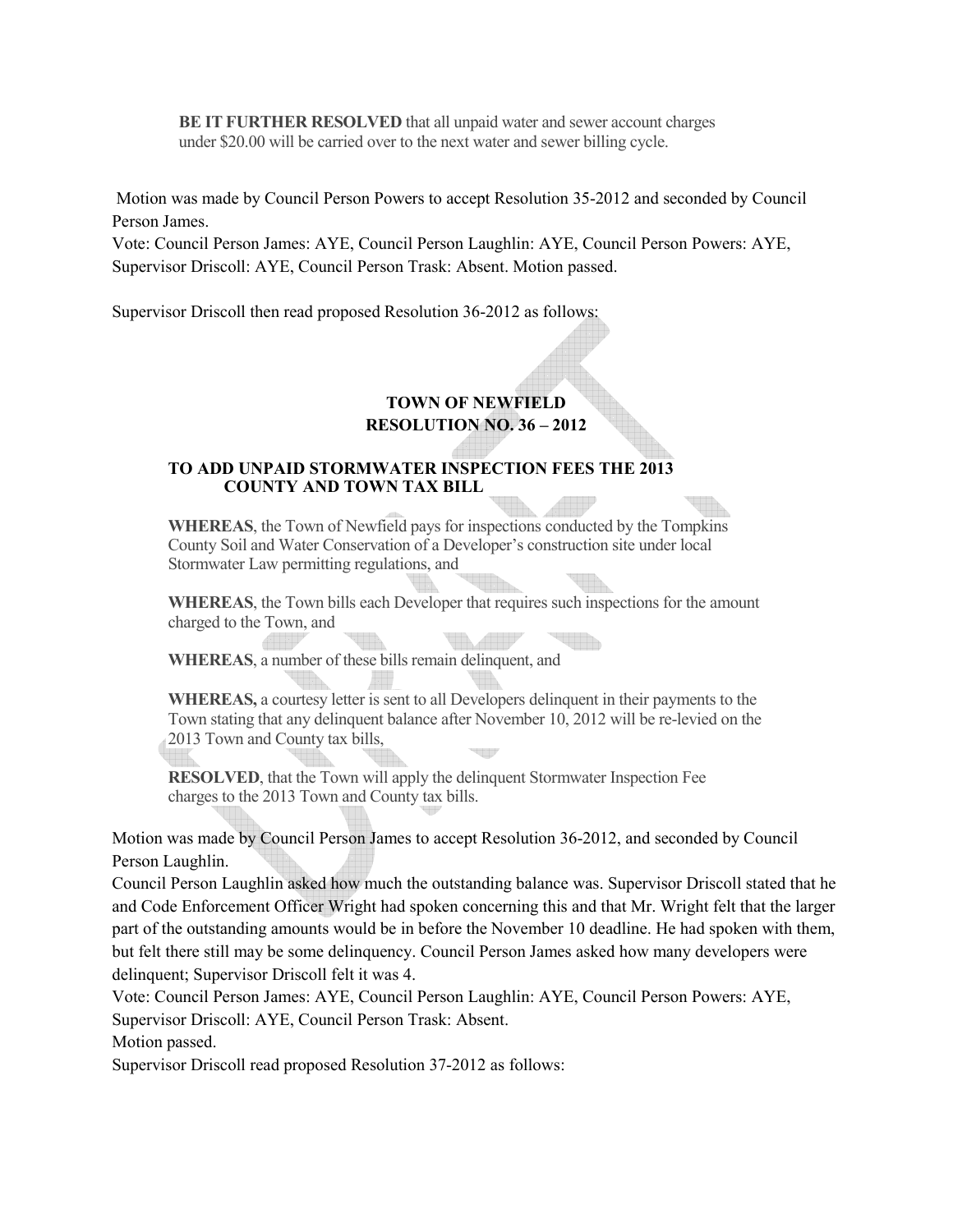# **TOWN OF NEWFIELD RESOLUTION NO. 37 – 2012**

#### **TO CHANGE INSURANCE AGENCY BROKER**

**WHEREAS** the Supervisor has expressed interest in and has recommended changing the Town's General Insurance and Worker's Compensation Insurance Broker with a view towards improving the level of Broker Services to the Town and has detailed reasons supporting this recommendation,

**WHEREAS** there will be no increased cost or expense to the Town in making the proposed change,

**NOW THEREFORE** Be It Resolved that the Town of Newfield effective November 1, 2012 will change its Insurance Broker from True Insurance located at 142 Seneca Way, Ithaca, NY to Tompkins Insurance Agency Group, 105 Craft Road, Ithaca, NY; and be it further,

**RESOLVED** that the Town Supervisor be and hereby is authorized to take such action as may be necessary and required to effect such change.

Motion was made by Council Person James, to accept Resolution 37-2012, and seconded by Council Person Powers.

Supervisor Driscoll stated his reasons for possible change were: Tompkins Insurance has been providing excellent service to the Town for its Blue Cross Blue Shield Health coverage. The agency also 40 municipalities that they also insure, a staff of dedicated staff to handle the accounts, they provide 24/7 reporting service, access to software and programs that provides information to municipalities. They also provide broker services to the Newfield School District, Newfield Public Library, and the Newfield Fire Company.

Vote: Council Person James: AYE, Council Person Laughlin: NAYE, Council Person Powers: AYE, Supervisor Driscoll: AYE, Council Person Trask: Absent.

Motion passed.

 Supervisor Driscoll then pointed out that the next resolution was the same resolution that was entertained last year, he then read proposed Resolution 38-2012 as follows:

# **TOWN OF NEWFIELD RESOLUTION NO. 38 - 2012**

WHEREAS, according to New York State General Municipal Law §3-c(5), if a town government decides to adopt a town budget with a property tax levy that exceeds the level set by the State, the town government must pass a local law to override that cap; and,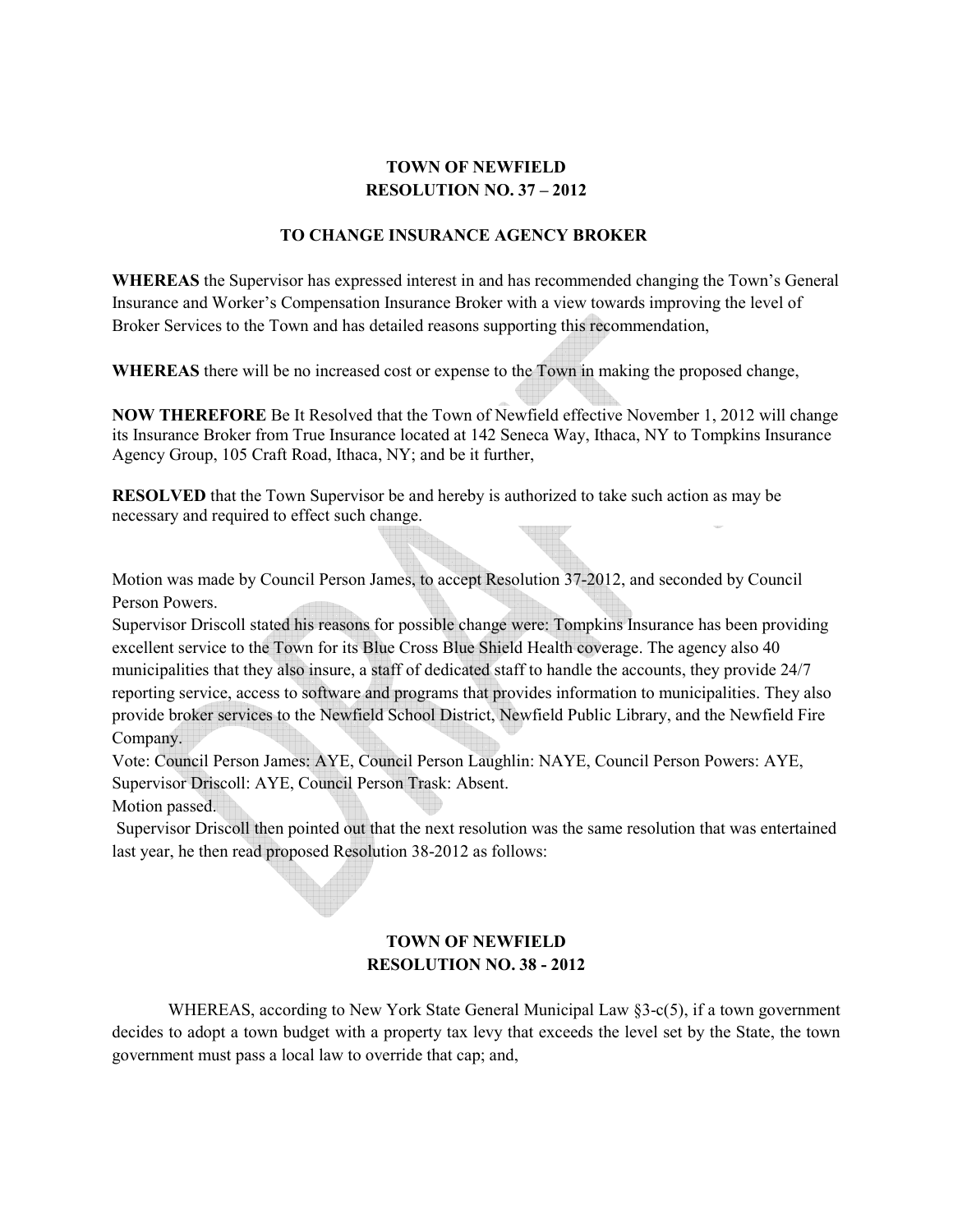WHEREAS, adopting said local law is not predictive of the final tax levy but will provide the Newfield Town Board flexibility to exceed the Property Tax Cap if it is deemed necessary;

 WHEREAS, it is the intent of the Town Board to adopt a budget that does not exceed the 2013 tax cap requirement for the Town; and

 WHEREAS, however during the Budget process and deliberation between today's date and the adoption of the Town's 2013 Budget in mid-November the Town Board may find that it may need to exceed the cap in order to provide the Town's residents with a level of services the Board Members deem desirable and or necessary; and

NOW THEREFORE, BE IT,

 RESOLVED, that a public hearing be held before the Town Board at the Newfield Town Hall on November 8, 2012, at 7:00 o'clock in the evening thereof concerning proposed Local Law #2 of 2012 Local Law Overriding Tax Levy Limit for Fiscal Year 2013. At such time and place all persons interested in the subject matter will be heard concerning the same.

 RESOLVED, further, that the Town Clerk is hereby authorized and directed to place proper notice of such public hearing in the official newspaper of the Town and to post the same in accordance with Law.

# **SEQR ACTION:** TYPE II-20

 Motion was made by Council Person Powers to accept Resolution 38-2012 and seconded by Council Person James:

Council Person James asked if this is set up and the Town needs to increase the assessed a tax levy, the Town will have already approved it and it can be done. Supervisor Driscoll responded that if the tax levy override is a law, it must be passed before the Town Board then can adopt a budget that exceeds the tax cap. Before the Board can adopt a Town Law it must hold a public hearing. All that happening is to agree to hold the public hearing and then follow with the adoption of the override law if necessary. At 8:00PM Council Person Trask entered the meeting, he apologized for being late, there was a bomb scare in Ithaca and he had to remain at work. Council Person Laughlin stated that she did not want to see the Town go over the tax cap. She feels that everyone needs to tighten up; every house hold is hurting right now. She doesn't feel that we cannot ask that of our tax base and residents. She would like to see the taxes as low as possible until families can survive and not be burdened with additional taxes. She felt it was going to be a hard budget process again and things were going to need to be cut to stay within our means. Council Person James commented that this was a necessary first step to take in that the Board is putting forth a resolution to have the public hearing. She watched a webinar from the Office of the State Comptroller regarding the tax cap. They are making modifications to the tax cap calculation because over 60% of the computations that were looked at last year were wrong, because it is convoluted, it is not straight forward. What happens is if the Town to put in place and restrict its self and not pass this resolution and a mistake were made in the calculation and more is brought in than calculated, then is has to be given back .She thinks that is a further burden on the tax payers. In order to protect ourselves and the community she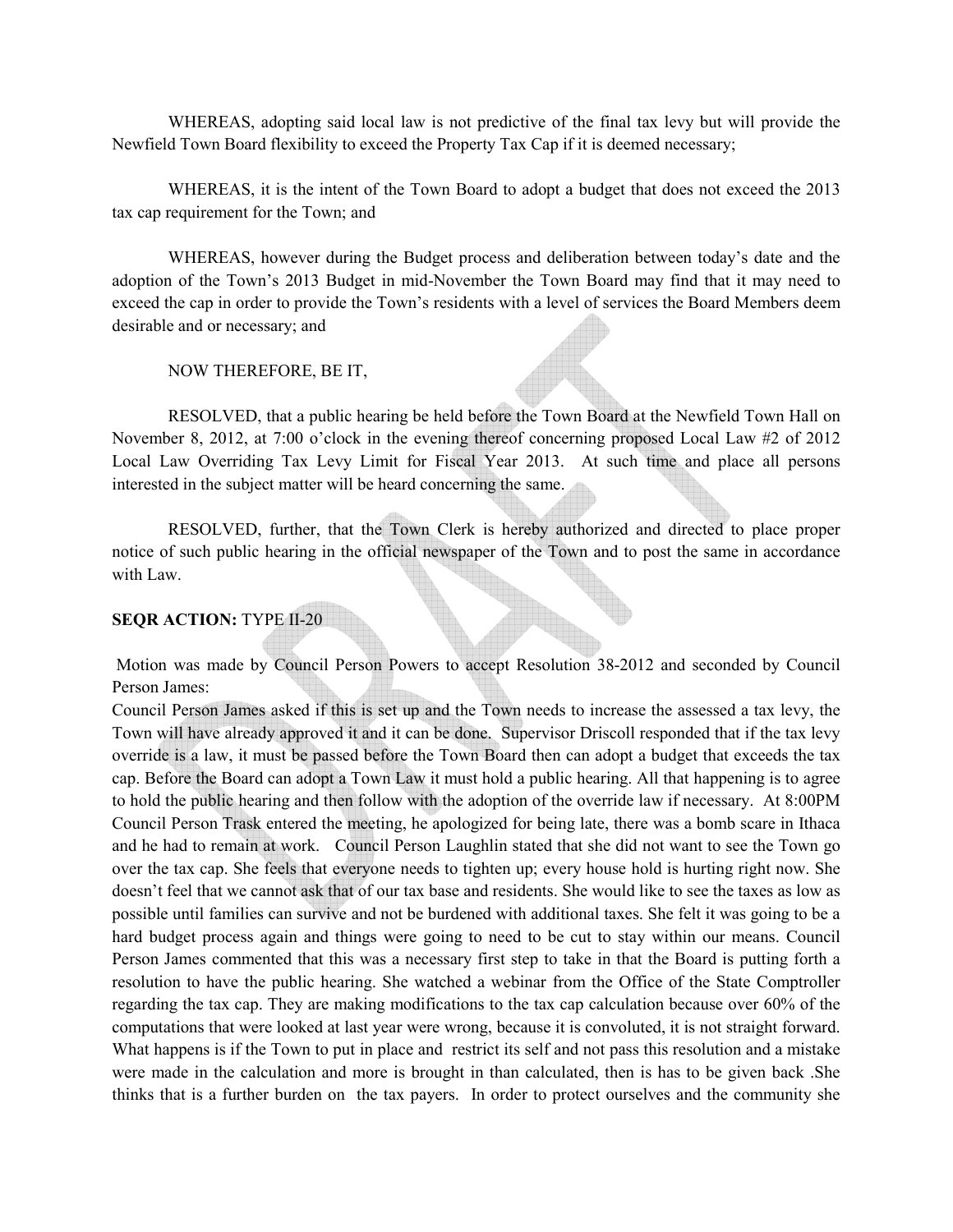feels it is important to have this reassurance. She does not want to go over the 2% either. She understands the needs of the community. Council Person Trask feels that this is an important issue. He feels there are equally as many people that could support overriding the tax cap as there are that don't want to. He did not know if the Town Board heard any other comments regarding the tax cap over ride. Last year the majority of people that came to the meetings and heard the about the tax cap over ride were not in favor of it. He is not sure if the same feeling is held this year or not. His personal feeling is that we should live within the tax cap. It is an unpopular idea to do that with most of the taxpayers; however he can see some of the other side of it as well. There are certain things of the tax cap that he does not appreciate, one is does not like another layer of government telling the town how to spend the tax payers money responsibly. He thinks the Town Board as a whole for years has done a good job managing the budgets, and spending the tax payer's money wisely. He truthfully does not like the States imposition of a tax cap. But he does feel the Town Board owes it to the tax payers if that is what they want to live within the tax cap. The Board owes it to the tax payers to try. He will do his best to live within the tax cap, and he will support that. Supervisor Driscoll agreed completely with the statements previously made. He pointed out and point up Council Person James comment and the comment he made last year that the Board is three and half to four weeks away from the tax cap decision. It would be conjecture for the Board to anticipate exactly how the deliberations of the budget are going to be going along. This provides the Board with a caution and an opportunity to be cautious in terms of their decision making process. He is going to be in favor of having the public hearing to entertain the potential for the override.

Vote: Council Person Trask: NAYE, Council Person James: AYE, Council Person Laughlin: NAYE, Council Person Powers: AYE, Supervisor Driscoll: AYE.

Motion passed.

Supervisor Driscoll then read proposed Resolution 39-2012 as follows:

### **TOWN OF NEWFIELD RESOLUTION NO. 39 – 2012**

### **TO CONVENE A PUBLIC HEARING ON THE ADOPTION OF THE TOWN OF NEWFIELD 2013 BUDGET**

**WHEREAS** that the Newfield Town Board is currently in the process of creating a Town Budget for the year 2013 to be presented to the Town Residents for their consideration,

**NOW THEREFORE** Be It Resolved that the Town Board does hereby call for a Public Hearing on Thursday November 8, 2012 at 7:15 p.m. on a proposed adoption of the Town of Newfield 2013 Budget, and

Resolved, further, that the Town Clerk is hereby authorized and directed to place proper notice of such public hearing in the official newspaper of the Town and to post the same in accordance with Law.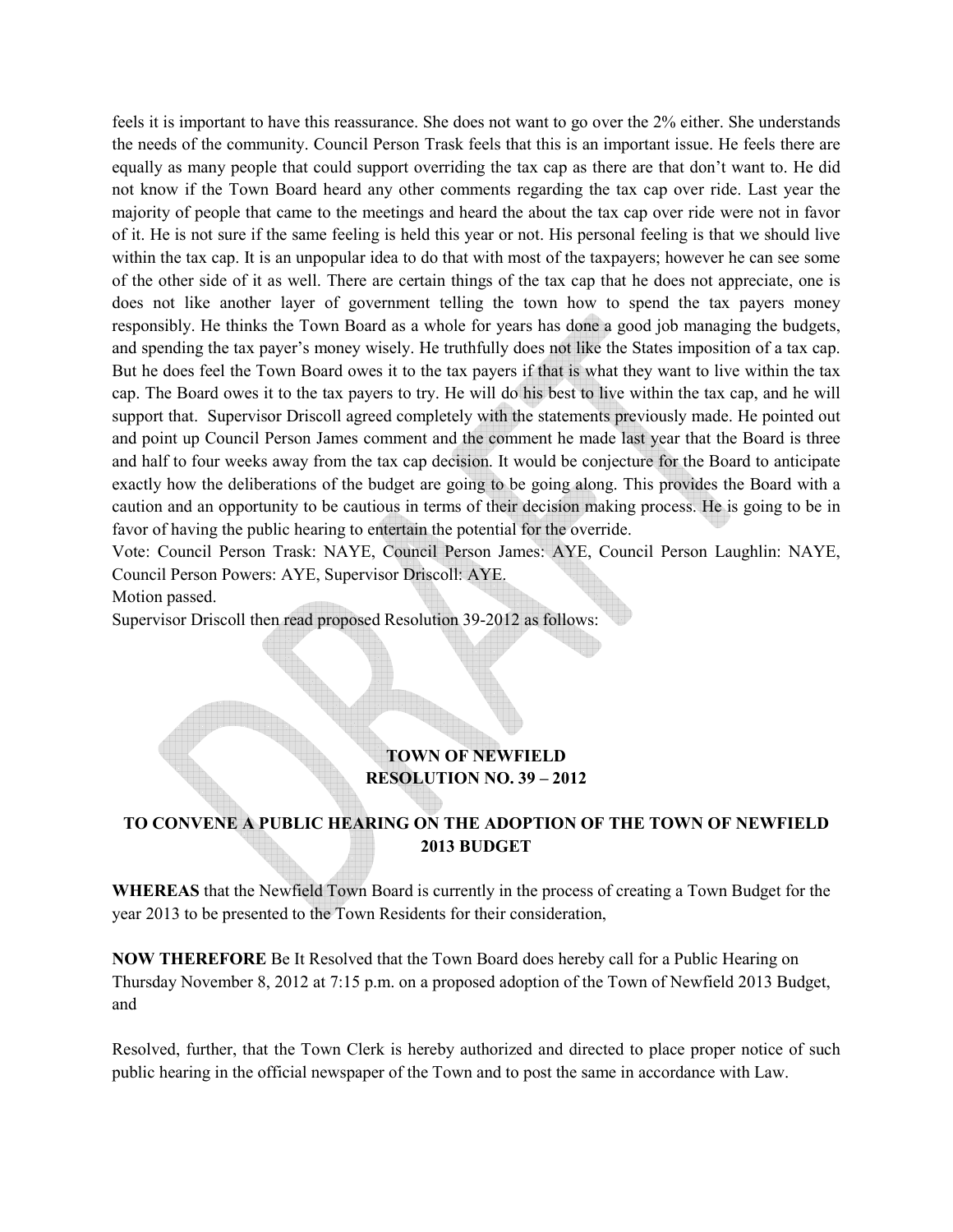Motion was made by Council Person Trask to accept proposed Resolution 39-2012 and seconded by Council Person Laughlin,

Vote: Council Person Trask: AYE, Council Person James: AYE, Council Person Laughlin: AYE, Council Person Powers, Supervisor Driscoll: AYE. Motion passed.

Supervisor Driscoll then read proposed Resolution 40-2012 to approve an application being made by the Payne and Dresser Courts to the Justice Court Assistance Program as follows:

# **TOWN OF NEWFIELD RESOLUTION 40 – 2012**

### **TO APPROVE AN APPLICATION BEING MADE BY THE PAYNE AND DRESSER COURTS TO THE JUSTICE COURT ASSISTANCE PROGRAM**

**WHEREAS,** the Justices Payne and Dresser have identified a need for improved signage, furniture and a Cell Phone Network Extender to ensure consistent, present service permitting Sheriff's Deputies, NYS Police Officers and the Assistant District Attorney to make cell phone calls as needed, and

**WHEREAS,** these improvements will be in the amount of \$6,431.55 with no cost for this request being borne by the Town, and

**WHEREAS,** the Justices wish to apply to the NYS Justice Court Assistance Program for a grant to cover the cost of these improvements,

**RESOLVED** that the Town approves this request and the application being made by the Justices to NYS Justice Court Assistance Program.

Motion was made by Council Person Powers to approve Resolution 40-2012 and seconded by Council Person James.

Council Person James thought it was wonderful that the Justices were going out to seek ways to improve the Court. Supervisor Driscoll explained that the extender is needed for cell phone use by the District Attorney, law enforcement to make calls and to boost the signal in the rear of the building. Vote: Council Person Trask: AYE, Council Person James: AYE, Council Person Laughlin: AYE, Council Person Powers: AYE, Supervisor Driscoll: AYE Motion passed.

#### OLD BUSINESS:

 Council Person Laughlin asked if the AUD had been filed yet. Supervisor Driscoll said that it had not been filed yet. He said he had been in touch with the Comptroller's Office and they know we are on the way to doing that. They are fine with that. The examiners know as well.

Council Persons Laughlin and Trask stated that they had each spoken to one of the examiners and he was concerned about it as well. Supervisor Driscoll responded that it was not that the AUD was not being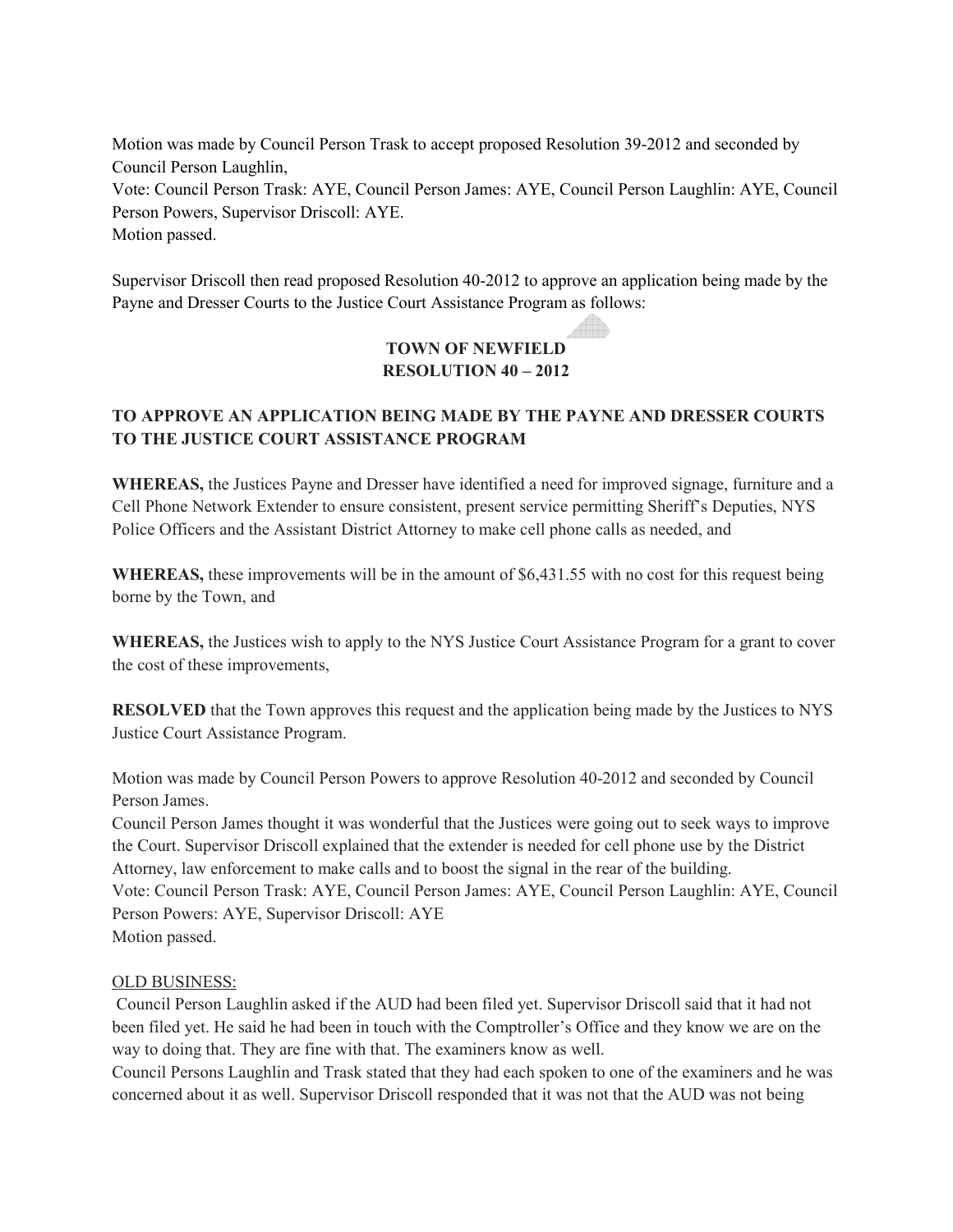filed, it was a question of whether it was going to be done in house or hire it back out to Carol Golden. It also depends on when we are finally able to get our audit from CDLM. He has been in touch with them concerning that. Council Person James also said that some of the updates have not been able to be done, those being critical pieces of it. She did not know if the Town was capable of doing that in house. Council Person Trask added he did not think it should be done in house as well. Council Person Trask also added that he had spoken to the examiners concerning the AUD and they indicated that they are also concerned, but it has not become a giant issue. However, they would like to have it done in a timely manner and so would Council Person Trask. Supervisor Driscoll agreed, but in a practical matter the Town is not is a position to do that now. His intention is not to ignore it. Council Person James does not want people to think this is Supervisor Driscoll's entire burden. It is the responsibility of the Board to know where things are, look at what needs to be done first and try to accomplish that goal. Council Person Trask stated that it is unacceptable that the audit has taken as long as it has. The fact that it is taken as long as it has to get an audit from a third party auditor, is absolutely not acceptable. Supervisor Driscoll stated that the Town does have figures that can be used to help with the budget process. Council Person James asked if this could be looked at the next work session, Supervisor Driscoll said he would be sitting down with the auditor before then, and ask for a copy delivered to the Town.

Motion was made by Council Person Laughlin and seconded by Council Person Powers to approve the September 2012 expenses that were audited by the Town Board.

| General Fund:                | \$34,166.15            |
|------------------------------|------------------------|
| <b>Recreation Fund</b>       | \$3,877.85             |
| Highway Fund                 | \$54,178.31            |
| <b>Street Light District</b> | \$1,212.65             |
| Water Dist. 1 Fund           | \$3,179.80             |
| Water Dist. 2 Fund           | \$3,230.23             |
| Sewer Fund                   | 462.35<br>$\mathbb{S}$ |
| Trust & Agency               | \$4,222.61             |
| Totaling:                    | \$104,529.95           |

Vote: Council Person Trask: AYE, Council Person James: AYE, Council Person Laughlin, AYE Council Person Powers: AYE, Supervisor Driscoll: AYE Motion passed.

#### Closing Privilege of the Floor:

Marie Terlizzy: asked about the public hearings being held November  $8<sup>th</sup>$ . one being at 7:00 and the other at 7:15 PM. Supervisor Driscoll replied that it is not unusual to have two public hearing in an evening before a local law and budget to pass. She was concerned with the duration of the meeting, and it was explained they could be extended it needed.

David McKenna: encouraged everyone to get out and vote on Election Day.

Brian McIlroy: voiced his satisfaction he personally has with Tompkins Insurance. He thinks the town will be very happy with them. He also spoke about the 2% tax cap. He does not want to see his taxes go up any more than anyone else and he recognizes it can be difficult to do the calculations. He asked that the Board do the best they could with the budget.

Amy Jacot: is applying to be appointed to the Tompkins County Youth Services. Supervisor Driscoll asked that she submit her resume for the October 25<sup>th</sup>. work session. The Board can entertain her letter of